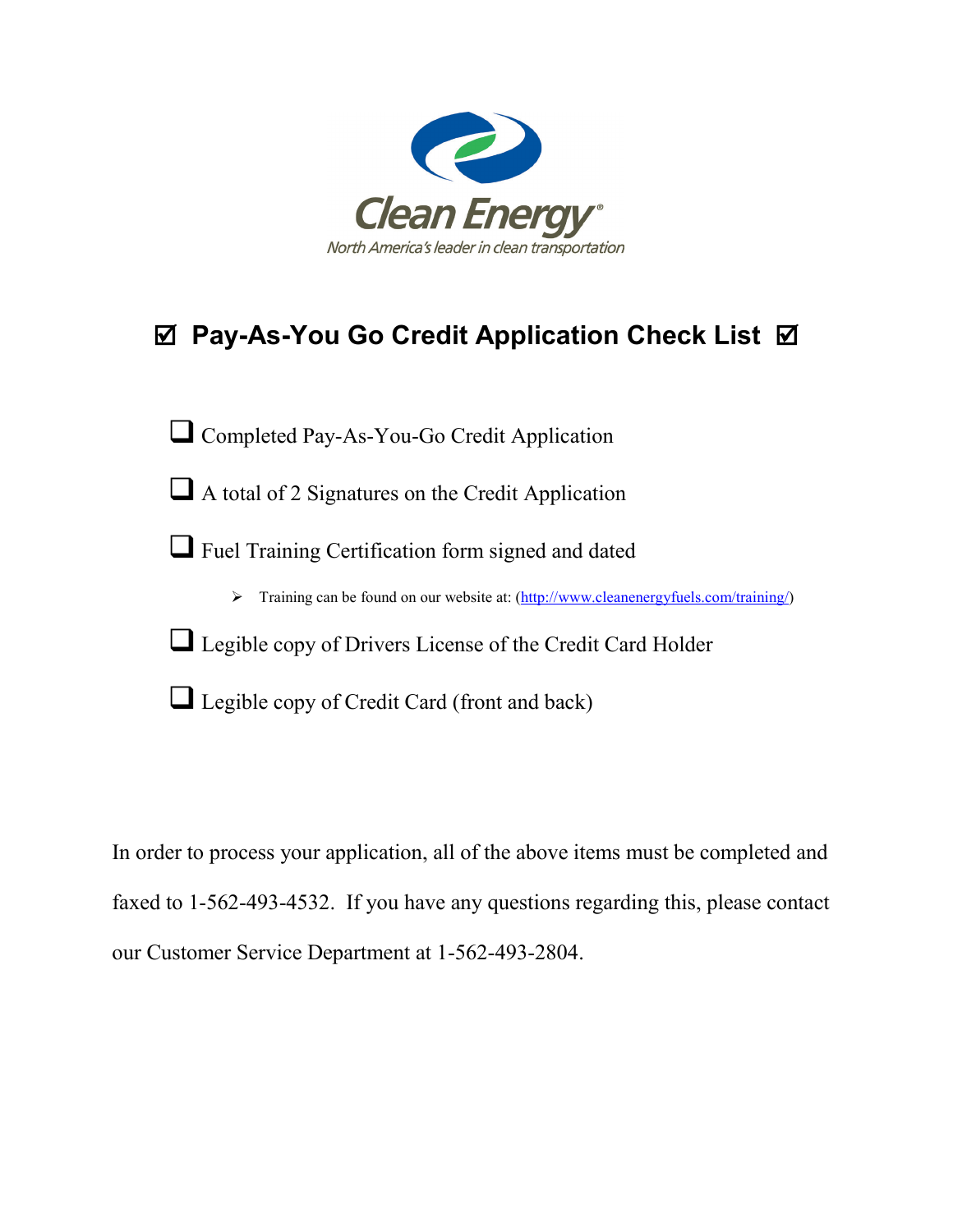

Dlease print all information clearly

## **PAY-AS-YOU-GO APPLICATION**

**This Application consists of the Credit Application and the Terms and Conditions.**

| Both documents must be signed and returned to CLEAN ENERGY to process vour application. |  |  |
|-----------------------------------------------------------------------------------------|--|--|
|                                                                                         |  |  |

| <u>ULUTION T. Thuguu phint ali lihutinaliun uluany.</u><br>Business Name and/or Group Affiliation:                                                                                                                                                                                                                                                                                              |                 | Tax ID No.: (if applicable)   |                                                                                     |                                                                                               |  |
|-------------------------------------------------------------------------------------------------------------------------------------------------------------------------------------------------------------------------------------------------------------------------------------------------------------------------------------------------------------------------------------------------|-----------------|-------------------------------|-------------------------------------------------------------------------------------|-----------------------------------------------------------------------------------------------|--|
| <b>Customer First Name:</b>                                                                                                                                                                                                                                                                                                                                                                     | Middle Initial: | Last Name:                    |                                                                                     |                                                                                               |  |
| <b>Street Address:</b>                                                                                                                                                                                                                                                                                                                                                                          |                 | Apt./Suite #:                 |                                                                                     |                                                                                               |  |
| City:                                                                                                                                                                                                                                                                                                                                                                                           |                 | State:                        | Zip:                                                                                |                                                                                               |  |
| Billing Address (if different from Street address) (No P.O. Boxes):                                                                                                                                                                                                                                                                                                                             |                 |                               |                                                                                     |                                                                                               |  |
| City:                                                                                                                                                                                                                                                                                                                                                                                           |                 | State:                        | Zip:                                                                                |                                                                                               |  |
| Phone Number: ()                                                                                                                                                                                                                                                                                                                                                                                |                 | Fax Phone: ()                 |                                                                                     |                                                                                               |  |
| Drivers License Number/State of Issuance                                                                                                                                                                                                                                                                                                                                                        |                 | <b>Social Security Number</b> |                                                                                     |                                                                                               |  |
| SECTION 2. Ownership, Credit References, Payment Options.                                                                                                                                                                                                                                                                                                                                       |                 |                               |                                                                                     |                                                                                               |  |
| Company Structure: <sup>Q</sup> Corporation<br>□Partnership<br>□Sole Proprietorship<br>□Government □Non Profit<br>$\Box N/A$ - Individual<br>Tax Exempt?: □No □Yes Tax Exempt Status: (must supply exemption certificates for all boxes checked)<br><b>OFederal OState OCounty OMunicipal OSchool O501C ODecal State:</b><br><b>Expiration Date:</b><br>Years in Business:<br>Type of Business: |                 |                               |                                                                                     |                                                                                               |  |
| Credit References (attach additional sheets if necessary)                                                                                                                                                                                                                                                                                                                                       |                 |                               |                                                                                     |                                                                                               |  |
| Name:                                                                                                                                                                                                                                                                                                                                                                                           | Address:        |                               | Account Number:                                                                     | Telephone No.:                                                                                |  |
|                                                                                                                                                                                                                                                                                                                                                                                                 |                 |                               |                                                                                     |                                                                                               |  |
| Credit/Debit Card (Check One): UVisa UMasterCard UAmerican Express                                                                                                                                                                                                                                                                                                                              |                 |                               | NOTE:<br>4%<br>processing fee<br>applies to<br>American<br>Express card<br>payments | <b>WTHORIZED SIGNATUR</b><br>4100 2234 1234 4321 023<br>V-Code<br><b>DOUG (ACT)</b><br>V-Code |  |
| SECTION 3. Additional Information.                                                                                                                                                                                                                                                                                                                                                              |                 |                               |                                                                                     |                                                                                               |  |
| How many natural gas vehicles will you be operating? ________ Total Estimated Usage _______________                                                                                                                                                                                                                                                                                             |                 |                               |                                                                                     | /DGE per mo.                                                                                  |  |
| What is the Maximum Gallon Capacity of your Vehicle? ___________ Number of fueling cards requested:<br>Would you Like a Name or Vehicle ID assigned to each Card? Yes $\square$ No $\square$ If yes, please list                                                                                                                                                                                |                 |                               |                                                                                     |                                                                                               |  |
| Would you like a Driver ID Prompt? Yes □ No □ Would you like an Odometer Prompt? Yes □ No □                                                                                                                                                                                                                                                                                                     |                 |                               |                                                                                     |                                                                                               |  |
| <b>SECTION 4. Authorization.</b>                                                                                                                                                                                                                                                                                                                                                                |                 |                               |                                                                                     |                                                                                               |  |

I have reviewed the information provided by Applicant on this application, and certify that the information is complete, true and correct and that any other financial information Applicant gives is true and correct. Applicant authorizes Clean Energy to investigate the references, statements and other information for the purposes of credit evaluation, renewals or extensions of credit, and for the purpose of taking collection action on any extension of credit.

The undersigned hereby certifies that he or she is duly authorized to sign this application on behalf of Applicant and that the Applicant hereby agrees to the terms and conditions stated in this application.

| Signature:                     | Date:                               |
|--------------------------------|-------------------------------------|
| <b>Clean Energy Use Only</b>   |                                     |
| Customer Account #:            | Card #s (attach list if necessary): |
| <b>Accounting Approval:</b>    | Credit Rating/Score:                |
| Marketing Approval:            | Credit Limit:                       |
| <b>Accounting Disapproval:</b> | Score/Reason:                       |
| Fuel Training Completed by:    | Date card(s) Issued:<br>Bv:         |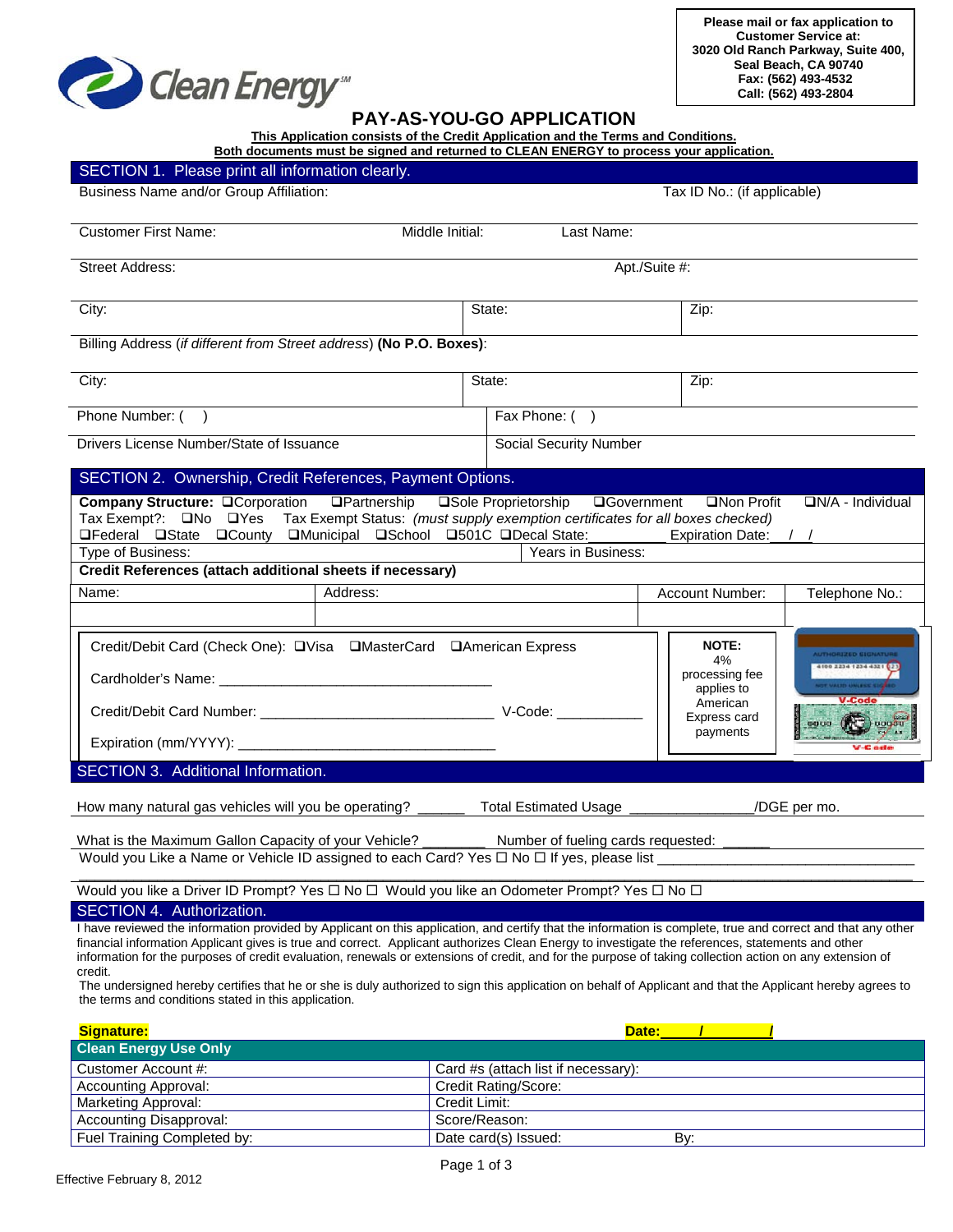#### **Terms and Conditions**

By signing the attached fueling application ("Application") requesting a Pay-As-You-Go fueling card ("Card") and a line of credit from CLEAN ENERGY ("Issuer"), the Applicant/Cardholder (sometimes referred to hereafter as "you" agrees as follows:

You authorize CLEAN ENERGY to charge the credit card identified on this application (the "Credit Card") for all natural gas purchases from CLEAN ENERGY natural gas stations using your Fuel Card, at the price posted at such stations or at prices agreed to by you and Issuer. You authorize CLEAN ENERGY to charge the Credit Card for such fueling charges in various amounts, and at such times (and frequency) as Issuer may, in its sole discretion, determine. You agree that in the event any Credit Card charge is not honored, you remain obligated to pay to CLEAN ENERGY the amounts due, together with any applicable late charges, along with any Credit Card fees for such denied charges.

If your Credit Card denies payment of any fuel charge, CLEAN ENERGY shall have the right, in its sole discretion, to terminate your fueling privileges at that time, and you agree to deliver the Fuel Card to CLEAN ENERGY immediately upon demand.

You will promptly review your Fuel Card statement and notify Issuer if you have any questions regarding any charges. Charges not questioned within 30 days will be deemed valid.

You will immediately report to Issuer any changes to your name, mailing address, telephone number, and any changes to the Credit Card number or expiration date.

Unauthorized Use: You will promptly notify Issuer if the Fuel Card is lost or stolen. Cardholder must pay for charges made by Cardholder or by anyone authorized by Cardholder to use the Fuel Card. Cardholder will not be responsible for unauthorized use of the Fuel Card which occurs after you notify Issuer orally or in writing to the following address: CLEAN ENERGY, 3020 Old Ranch Parkway, Suite 400, Seal Beach, California 90740 (562-493-2804). Unless otherwise agreed in accordance with applicable law, liability for unauthorized use shall not exceed \$50.00.

Payment: Cardholder will pay Issuer at the place indicated on the statement all credit obligations under this agreement. Cardholder must pay the full amount shown on each statement. If Issuer does not receive payment in full by the due date on Cardholder's statement, Issuer may charge Cardholder a late fee of 1.5% per month or the maximum allowed by law. Issuer may use a collection agency and Cardholder agrees to pay collection agency fees which Issuer may incur to collect payment.

Termination of Agreement: Issuer or Cardholder may terminate this Agreement at anytime. Following termination, you will remain responsible for payment of amounts you owe, if any, under this agreement. If such unpaid charges are not promptly remitted, you may become liable for additional service charges, fines, or penalties, in accordance with applicable law. If this Agreement is terminated at any time for any reason, CLEAN ENERGY will charge a \$35.00 reactivation fee per card (subject to change in CLEAN ENERGY's sole and absolute discretion) to reinstate fueling privileges at CLEAN ENERGY owned or operated stations.

Cardholder's Duties: The Card is property of the Issuer, and the Cardholder will surrender the Card on demand. Issuer may revoke or repossess the Card at any time. Cardholder will not use the Card to obtain credit in excess of Cardholder's credit limits.

Default: Any of the following events shall constitute default under this Agreement and require the immediate payment of all amounts due under this Agreement.

(a) Cardholder's failure to make any payment by the due date under this Agreement;

(b) The total balance due under this Agreement exceeds the credit limit, except as permitted in the paragraph "Credit Limit";

(c) Cardholder's failure to comply with any other term of this Agreement;

(d) Cardholder becomes the subject of bankruptcy or insolvency proceedings or;

(e) Cardholder dissolves or ceases to exist.

In the event of a default, at Issuer's option, the full amount owing by Cardholder shall become immediately due and payable. Cardholder agrees to pay all reasonable costs of collecting the amount due, including court costs and attorney's fees to the extent permitted by law. If Cardholder defaults under this Agreement, upon payment of all unpaid balances due Issuer, Cardholder may request that their account be reinstated and fueling privileges at CLEAN ENERGY owned or operated stations returned. Issuer reserves the right to reject such a request by Cardholder, however, if such a request is granted by Issuer, a \$25.00 per card reactivation fee shall apply and become immediately due by Cardholder.

Amendments: The terms of this Agreement may be amended by Issuer at any time by providing notice to Cardholder at Cardholder's last known address in writing at least fifteen (15) days before the date on which the amendment becomes effective. Any amendment will not require the written consent of Cardholder. In the event that the Cardholder does not agree to the amendment, Cardholder will notify Issuer in writing, return the Card to Issuer, and pay the balance under the terms of the Agreement prior to the amendment,

Assignment: Cardholder will not assign or transfer the Card without the prior written consent of Issuer. Issuer may assign all or part of this Agreement or Cardholder debts, in its sole discretion, without prior notice.

Governing Law: This Agreement and any transactions under the Agreement shall be governed by the laws of the state of California.

Entire Agreement: This Agreement, as it may be amended by Issuer as permitted by the paragraph "Amendments" above, is the entire Agreement between Issuer and Cardholder regarding the extension of credit from Issuer to Cardholder and supersedes all prior Agreements between Issuer and Cardholder.

Release and Indemnity: You hereby release CLEAN ENERGY from all loss, damage, or injury whatsoever, known or unknown, arising out of or in any manner connected with the use of or performance of Card. You agree to indemnify, protect and hold harmless CLEAN ENERGY and its agents from all liability for any loss, damage or injury to persons or property arising from or related to the Card.

Charges for Damages: In the event of station damage, such as a drive-away whereby the fueling hose is forcibly removed because the hose was not disconnected from the vehicle, and the Cardholder is determined to be responsible, CLEAN ENERGY may charge the Cardholder \$270, or its actual costs to repair the damage, whichever is greater, per occurrence for damages.

#### **YOUR BILLING RIGHTS - KEEP THIS NOTICE FOR FUTURE USE**

This notice contains important information about your rights and our responsibilities under the Fair Credit Billing Act.

### **NOTIFY US IN CASE OF ERRORS OR QUESTIONS ABOUT YOUR BILL**

If you think your bill is wrong, or if you need more information about a transaction on your bill, write us on a separate sheet at the address listed on your bill. Write to us as soon as possible. We must hear from you no later than sixty (60) days after we sent you the first bill on which the error or problem appeared. You can telephone us, but doing so will not preserve your rights.

In your letter, give us the following information:

- Your name and account number.
- The dollar amount of the suspected error.

 Describe the error and explain, if you can, why you believe there is an error.

 If you need more information, describe the item you are not sure about.